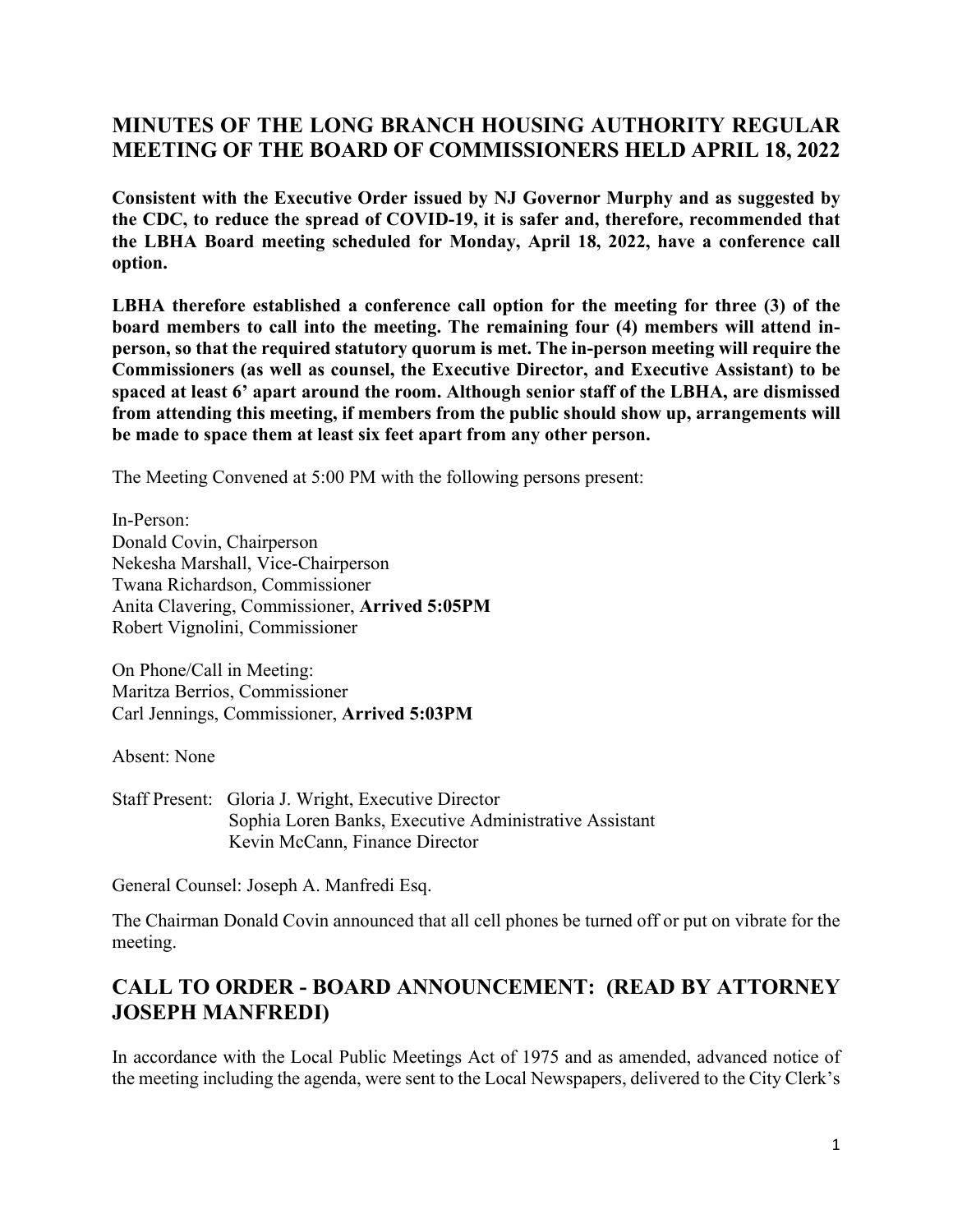Office, posted on the Long Branch Housing Authority Web Site, and posted at all Long Branch Housing Authority Offices at least (48 hours prior to the convening of the meeting).

### **CHAIRPERSON COVIN LED THE SALUTE TO THE FLAG AND READ THE STATEMENT TO THE PUBLIC**

## **NO PUBLIC PRESENT AT MEETING**

Gloria J Wright, Executive Director opened the meeting with Roll Call. Commissioners present and absent are listed above.

## **ADOPTION OF THE PUBLIC SESSION MINUTES OF THE REGULAR MEETING OF MARCH 21, 2022**

Commissioner Vignolini made a motion to approve and accept the minutes of the public session of the regular meeting held March 21, 2022, second by Commissioner Jennings.

Roll Call Vote Taken: Ayes, Commissioners Vignolini, Berrios, Richardson, Jennings, Vice-Chairperson Marshall, and Chairperson Covin.

Opposed, None Abstain, None Absent, Commissioner Clavering Motion, Carried

# **EXECUTIVE DIRECTORS REPORT:**

Executive Director Wright provided the board with relevant activities and news for the month of March 2022. Executive Director Wright outlined and summarized the Executive Director's Report provided to the Board.

#### **Resolution 04-01-2022 - Resolution approving the list of bills for March 2022, and authorizing the payment of bills**

Vice-Chairperson Marshall stated that finance committee has reviewed the List of bills with the Finance Department and that all questions have been satisfied. Vice-Chairperson Marshall requested a motion to accept and approve Resolution 04-01-2022 the List of Bills in the amount of \$**1,351,504.63.** Vice-Chairperson Marshall motioned, seconded by Commissioner Berrios.

Roll Call Vote Taken:

Ayes, Commissioners Vignolini, Richardson, Berrios, Jennings, Clavering, Vice-Chairperson Marshall, and Chairperson Covin.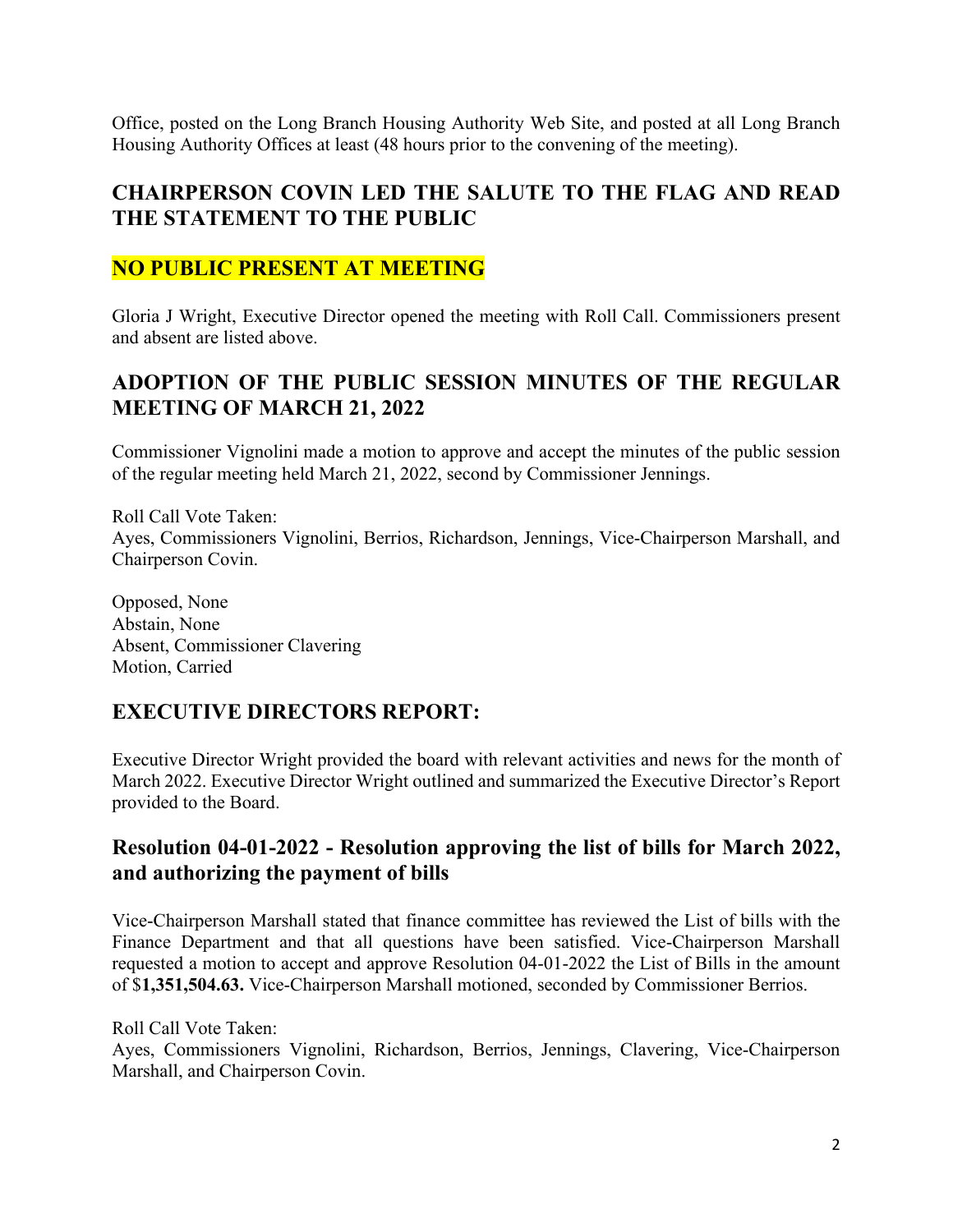Opposed, None Abstain, None Absent, None Motion, Carried

**Resolution 04-02-2022 - Resolution approving the transaction, approving training, travel, and accommodations for the month of May 2022, for members of the Board of Commissioners Long Branch Housing Authority and staff to attend conferences and training, authorizing an expenditure of funds, subject to appropriations**

Commissioner Berrios made a motion to approve and accept Resolution 04-02-2022 second by Vice-Chairperson Marshall.

Roll Call Vote Taken: Ayes, Commissioners Vignolini, Richardson, Berrios, Jennings, Clavering, Vice-Chairperson Marshall, and Chairperson Covin.

Opposed, None Abstain, None Absent, None Motion, Carried

## **Resolution 04-03-2022 - Resolution approving the transaction, amending the LBHA Personnel Policies and Procedures Manual, amending resolution 06-02- 2021**

Commissioner Berrios made a motion to approve and accept Resolution 04-03-2022 second by Vice-Chairperson Marshall.

Roll Call Vote Taken: Ayes, Commissioners Vignolini, Richardson, Berrios, Jennings, Clavering, Vice-Chairperson Marshall, and Chairperson Covin.

Opposed, None Abstain, None Absent, None Motion, Carried

### **Resolution 04-04-2022 - Resolution authorizing a Closed Session of the Regular Meeting of the Board of Commissioners on April 18, 2022**

Vice-Chairperson Marshall made a motion to approve and accept Resolution 04-04-2022 second by Commissioner Vignolini.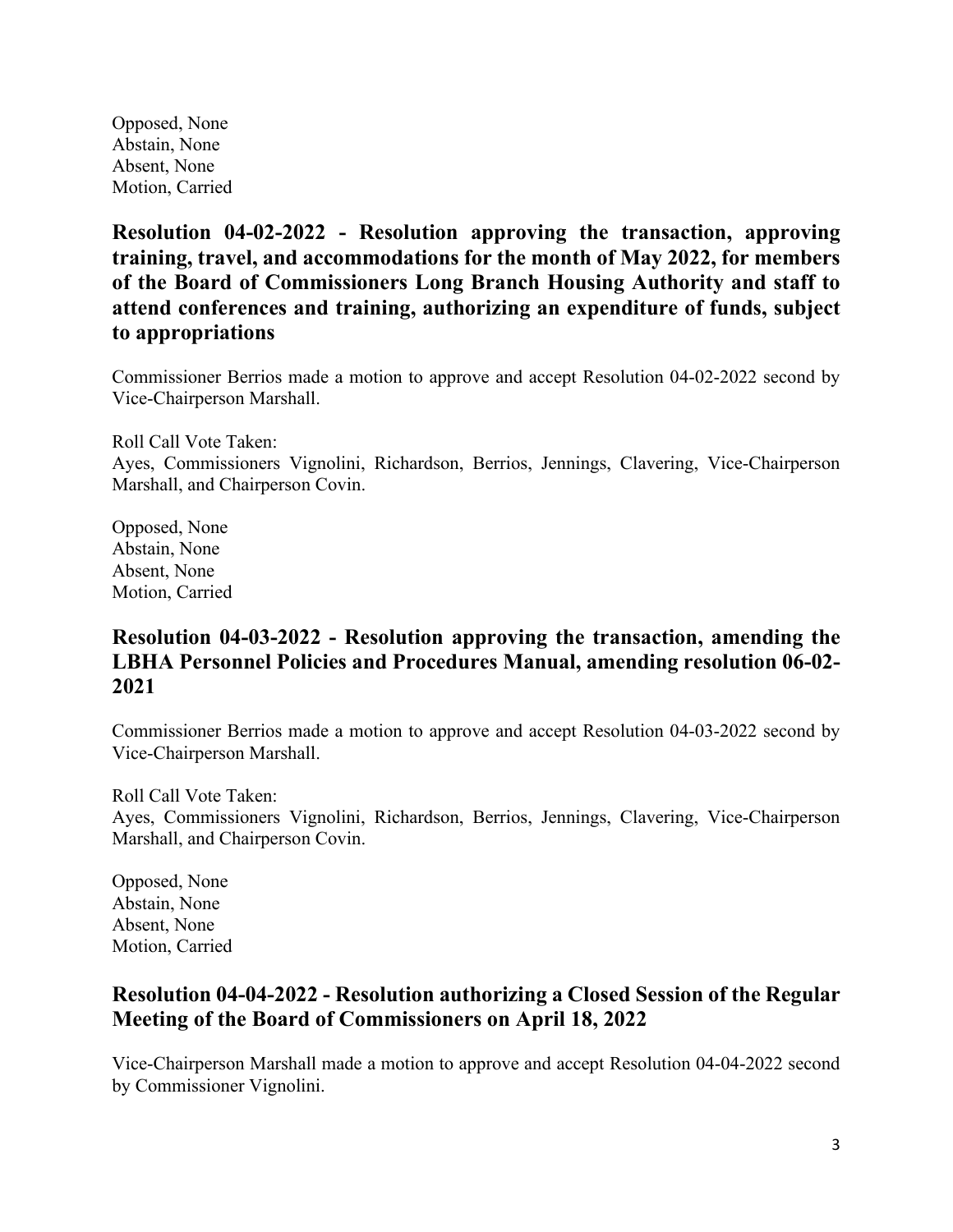Roll Call Vote Taken:

Ayes, Commissioners Vignolini, Richardson, Berrios, Jennings, Clavering, Vice-Chairperson Marshall, and Chairperson Covin.

Opposed, None Abstain, None Absent, None Motion, Carried

## **OPEN PUBLIC SESSION AT 5:14PM**

Commissioner Jennings made a motion to Open Public Session, second by Vice-Chairperson Marshall.

Roll Call Vote Taken: Ayes, Commissioners Vignolini, Richardson, Berrios, Jennings, Clavering, Vice-Chairperson Marshall, and Chairperson Covin.

Opposed, None Abstain, None Absent, None Motion, Carried

#### **ADDED STARTER from Closed Session**

**Resolution 04-05-2022 - Resolution approving the transaction, authorizing a one-year employment agreement with Gloria J. Wright for the position of Executive Director, and authorizing the Chairperson to do all things necessary to effectuate the transaction.** 

Commissioner Vignolini made a motion to approve and accept Resolution 04-05-2022 second by Vice-Chairperson Marshall.

Roll Call Vote Taken: Ayes, Commissioners Vignolini, Richardson, Berrios, Jennings, Clavering, Vice-Chairperson Marshall, and Chairperson Covin.

Opposed, None Abstain, None Absent, None Motion, Carried **COMMISSIONERS COMMENTS AND CONCERNS:**

#### **NO COMMENTS**